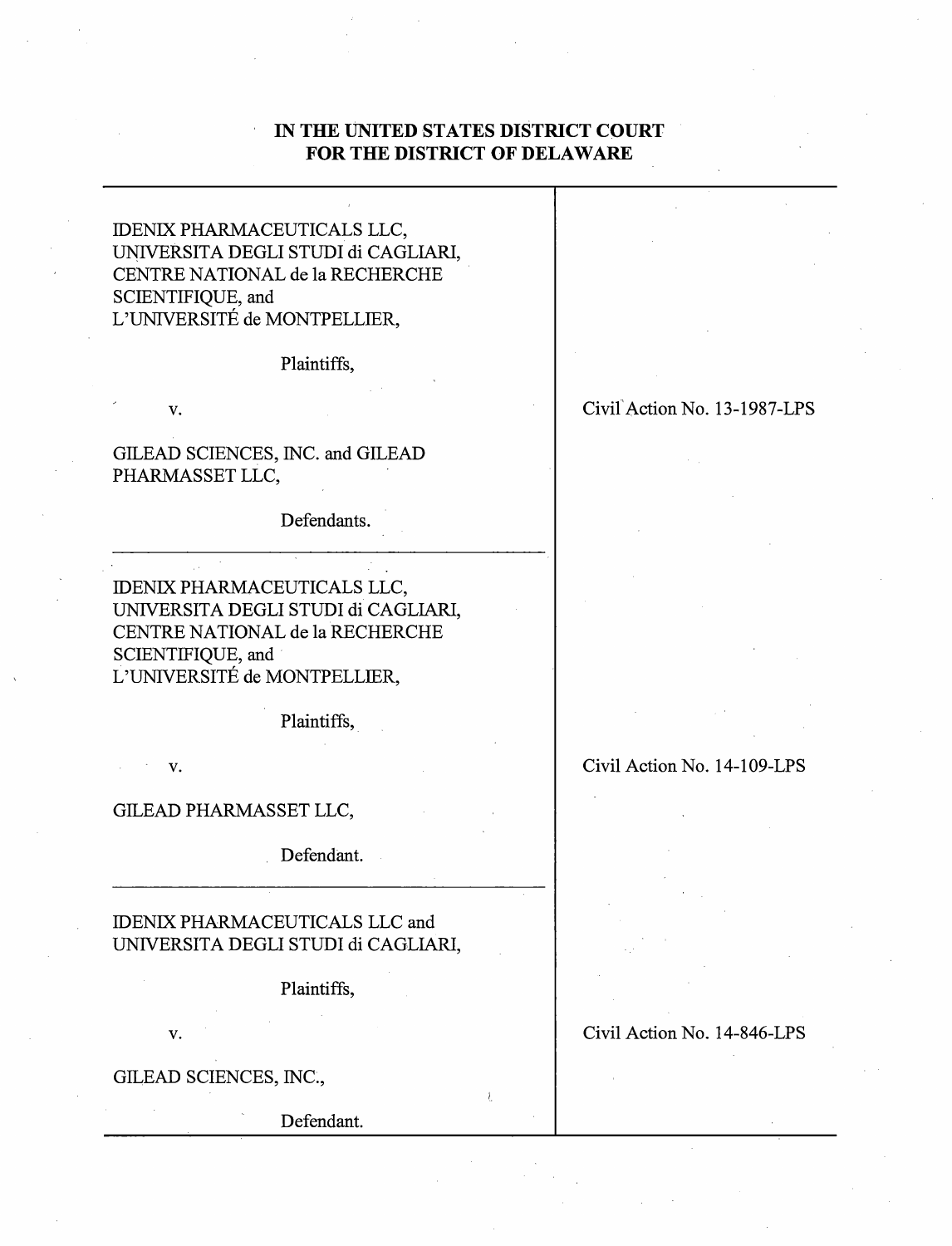#### **MEMORANDUM ORDER**

### At Wilmington this **22nd** day of **November, 2016:**

#### IT IS HEREBY ORDERED that:

1. The motion to continue trial (C.A. No. 14-846 D.I. 428) filed by Defendant, Gilead Sciences, Inc. ("Gilead" or "Defendant"), is DENIED. The Court indicated at the July 2016 hearing it would be strongly disinclined to continue the December trial and Defendant points to nothing persuasive to overcome that inclination. The possibility that the Federal Circuit may soon decide the validity of the '600 patent – and the further possibility that Plaintiffs, Idenix Pharmaceuticals LLC and Universita Degli Studi di Cagliari ("Idenix" or "Plaintiffs"), may (despite Defendant's expectations) prevail in that appeal, which would allow the Court to combine issues relating to the '600 patent with the patent-in-suit at the trial that will begin December 5, 2016 (i.e., the '597 patent)<sup>1</sup> – is not a sufficient basis for a continuance. Nor is the "new" evidence provided in two recent declarations served by Plaintiffs, particularly as Defendant has now had the opportunity to depose both of those witnesses. Nor, finally, is the Court persuaded that the purported overlap between the evidence that would be presented at a trial concerning the '600 patent and the evidence that will be presented at the December trial is so great as to justify waiting to proceed with the long-scheduled December trial for a further, indefinite period. Such an indefinite delay would also likely be highly prejudicial to Idenix.

2. Having reviewed the proposed pretrial order (C.A. No. 14-846 D.I. 452) ("PTO") and identified disputes therein:

i. The Court agrees with Idenix that there has been no waiver of Idenix's

<sup>1</sup>Evidently, the '054 patent is no longer at issue.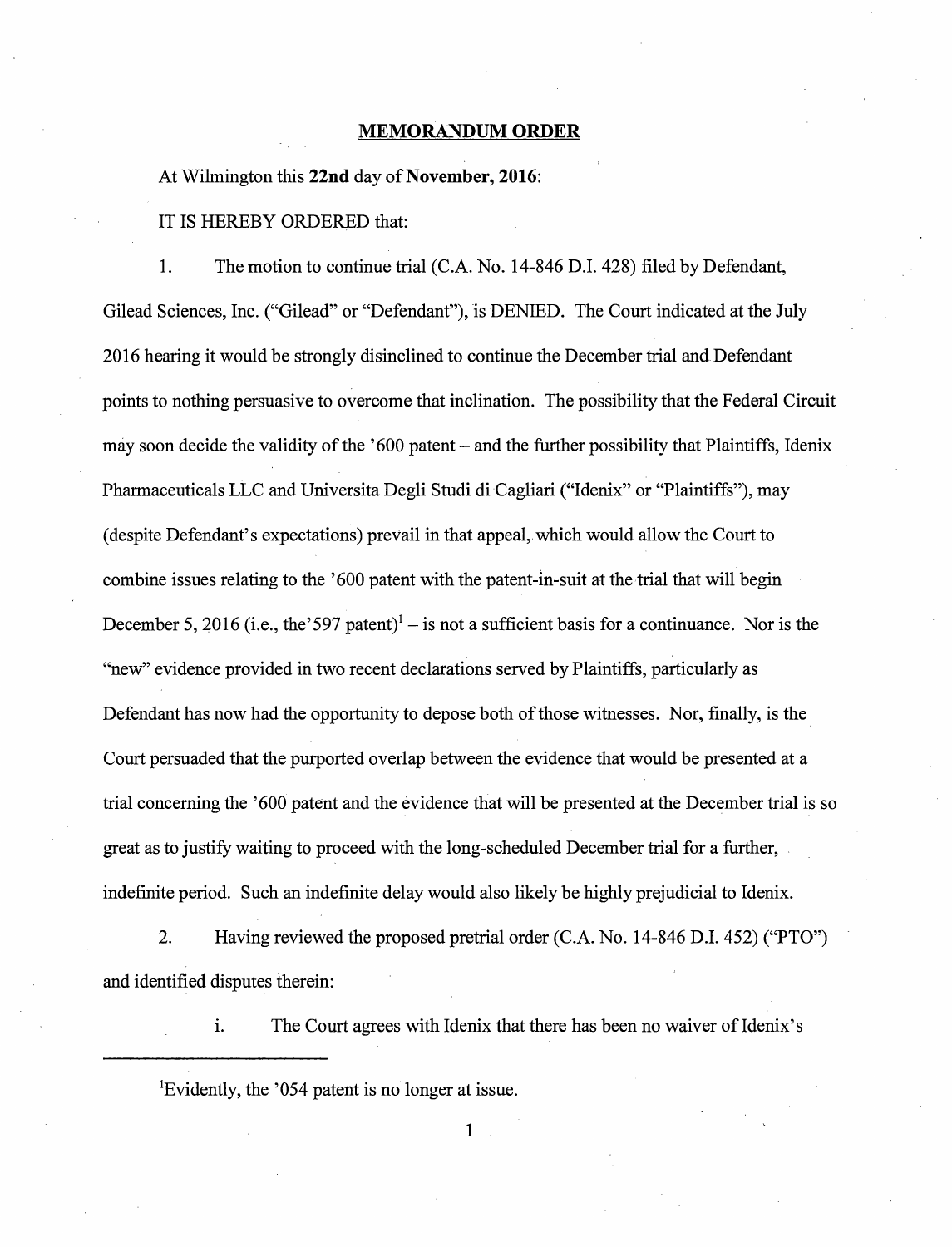ability to press its infringement claims with respect to the '600 patent or its interference appeal. *(See* PTO at 5-6)

ii. The Court will address the motion for a phased trial (D.I. 457) at the pretrial conference tomorrow. *(See* PTO at 6-7)

iii. The Court will address the order of presentation of evidence at the pretrial conference. *(See* PTO at 8-9)

iv. The Court agrees with Idenix that all witnesses, including potential rebuttal witnesses, should be identified at this time, to the extent possible. *(See* PTO at 9) The parties shall supplement their witness lists to comply with this Order no later than November 29.

v. The Court agrees with Idenix that if a party offers deposition testimony by video, any counter-designations from that deposition must also be introduced by video, absent good cause. *(See* PTO at 12),

vi. The parties will exchange demonstratives and a list of exhibits to be used in opening statements by 12:00 p.m. on the day before opening statements. The parties will provide any objections to such demonstratives by 6:00 p.m. that day. The parties will meet and confer regarding any objections by 9:00 p.m. that day. The parties will present any unresolved objections to the Court the morning of opening statements or such objections will be waived. *(See* PTO at 16)

vii. The trial will be timed. Essentially, other than during jury selection, jury instructions, and argument regarding jury instructions, some party wili be charged for any time the Court is on the bench. In particular, time will be charged to a party for its opening statement, direct and redirect examinations of witnesses it calls, cross-examination of witnesses called by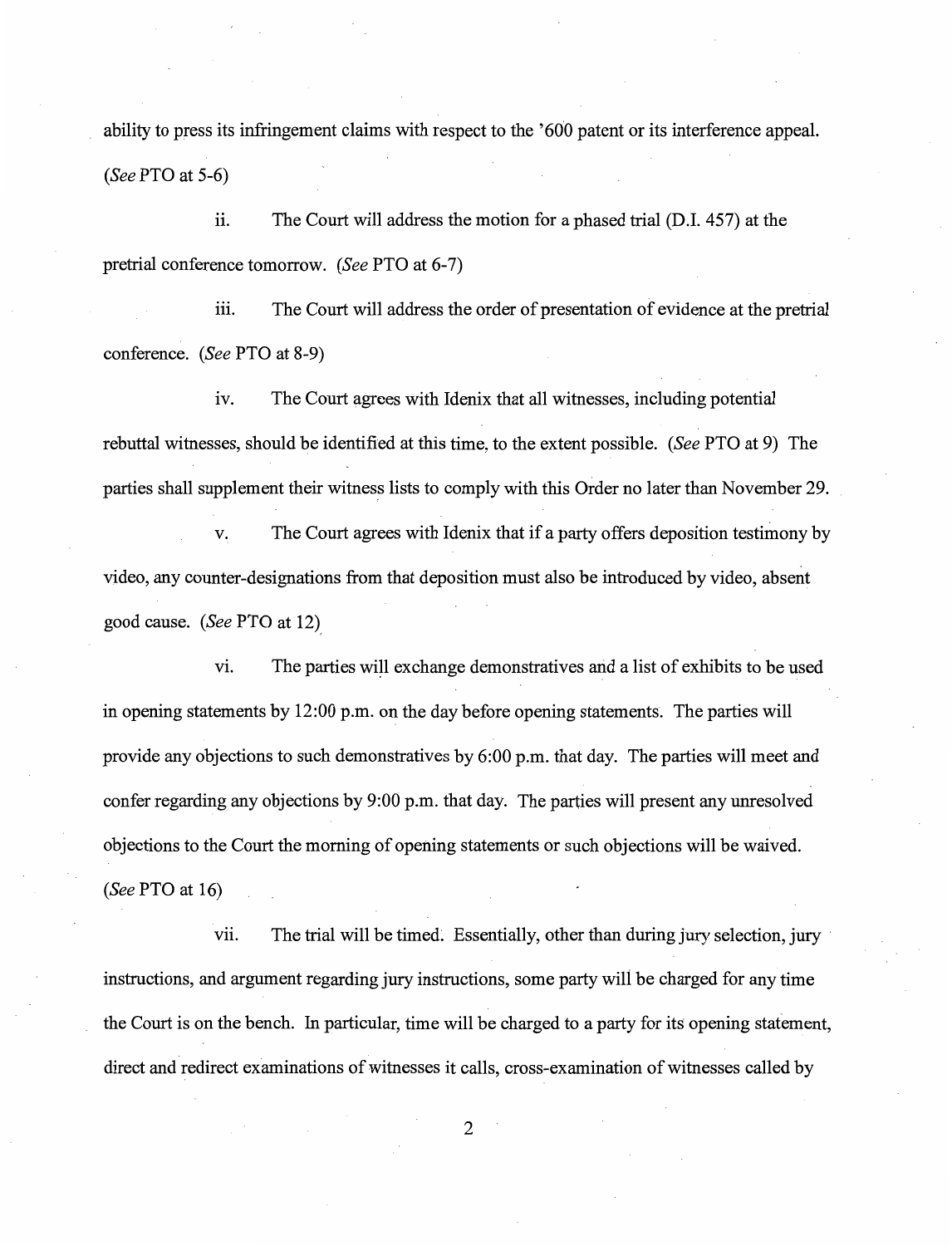any other party, its argument on any motions for judgment as a matter of law, and all sides' argument on objections a party raises (outside the presence of the jury) to another party's exhibits, demonstrative exhibits, and other issues (regardless of which party prevails on such objections), and closing arguments. With respect to objections to expert testimony as being beyond the scope of what an expert has previously disclosed, all of the time it takes both sides to argue such objections, for the Court to consider and resolve such objections, and for the Court to articulate its decision, will be charged to the party that does not prevail on such objections. *(See*  PTO at 19)

viii. Each side will be allocated between eighteen (18) and twenty-two (22) hours for its trial presentation, with the specific amount to be discussed further at the pretrial conference. Given that this case involves a single patent, and infringement is not being tried, based on the number of asserted claims, anticipated witnesses, complexity, and other characteristics of the case, the Court finds that the hour range identified above will provide each side a more than adequate amount of time to present its case. *(See generally* D.I. 468 at 5-6) (Idenix explaining, in opposition to trial continuance: "There are a limited number of issues for trial: Gilead's willful infringement, damages for Gilead's infringement, and Gilead's invalidity defenses .... Moreover, only the '597 patent will be at issue [and] ... only about a dozen claims are at issue.")

1x. The parties shall be prepared to discuss all other issues in the pretrial order or in any pending motion, at the pretrial conference, including being prepared to provide specific proposals as to how the Court should handle each of the items listed at page 21 of the PTO.

3. Plaintiffs' motion in limine ("MIL") # 1, to preclude Defendant from presenting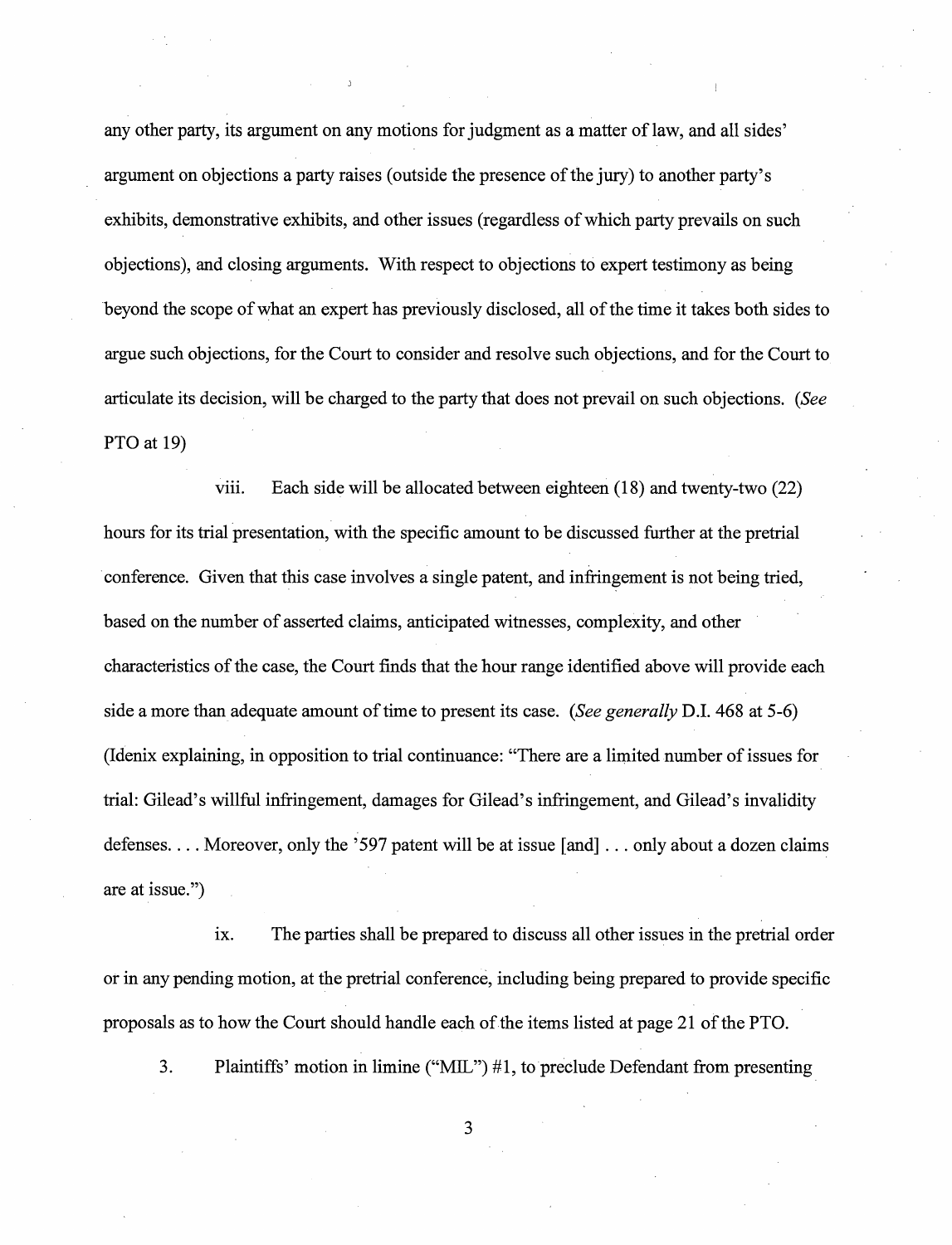evidence or argument regarding experiments Plaintiffs characterize as "irrelevant," is DENIEO. The Court does not agree with Plaintiffs that this evidence is irrelevant. Rather, as Defendant argues, evidence that Plaintiffs may have failed to make a purported embodiment of the patentin-suit is probative of whether the inventors of the patent-in-suit were in possession of the claimed subject matter as of the filing date; i.e., the evidence is probative of Defendant's written description defense. The extent to which the purported "failures" arose in connection with "following the patent specification" is a disputed factual issue. Further, the evidence is relevant to damages, being probative of the value of Idenix's patents. The probative value of the evidence Plaintiffs seek to exclude outweighs any undue prejudice to Plaintiffs or risk of distraction of the jury or waste of time.

4. Plaintiffs' MIL #2, to exelude the Moore article and related testimony or argument, is DENIED, for the same reasons the essentially-identical *Daubert* motion was denied. The Court's subsequent decision in a different case, involving different facts and theories, does not alter the correct conclusion here. *See MAZ Encryption Techs. LLC v. Blackberry Corp.,* 2016 WL 4490706 (D. Del. Aug. 25, 2016).

5. Plaintiffs' MIL #3, to exclude reference to Plaintiffs drafting claims based on Dr. Schinazi's alleged disclosure of Pharmasset work, is DENIED. The evidence at issue in this motion is probative of Defendant's contention that the patent-in-suit is invalid due to lack of written description. A reasonable jury could credit Defendant's evidence that in the immediate aftermath of Pharmasset's Dr. Schinazi making certain disclosures to Idenix's patent attorney, Idenix cancelled all pending original claims and added broader claims, which may be probative of Idenix' s inventors not being in possession of the full scope of the ultimately-claimed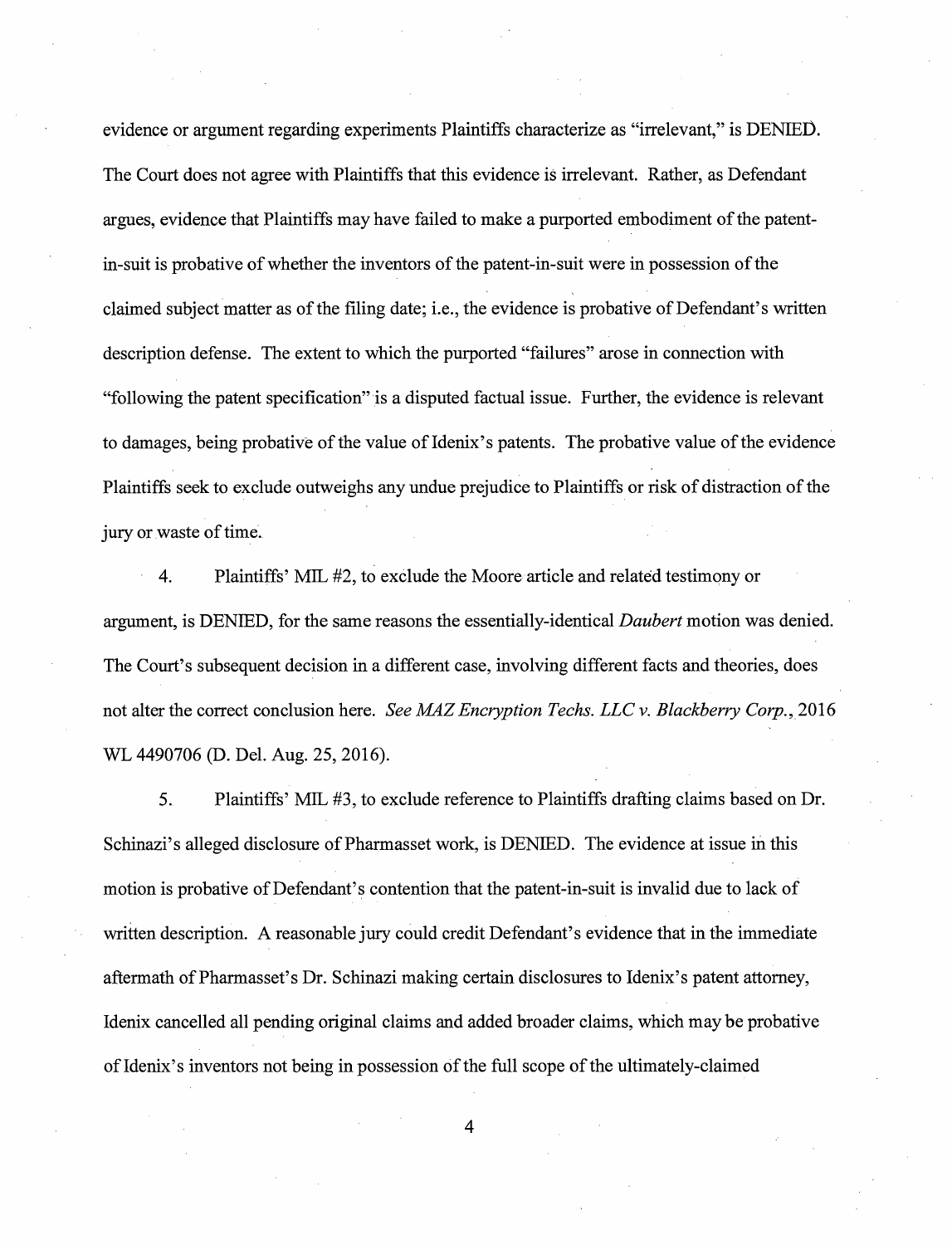inventions at the time they filed the original patent application. The Court agrees with Defendant that "the jury is entitled to *consider* such evidence in determining how the hypothetical person of skill in the art would view the disclosure." (D.I. 454-3 at 10 of 96) Even assuming Plaintiffs are permitted to introduce some or all of the competing evidence they suggest they have - primarily in the nature of faulting Dr. Schinazi's reputation for truthfulness<sup>2</sup> – the probative value of Defendant's evidence outweighs the concerns embodied in Federal Rule of Evidence 403.

6. Defendant's MIL #1, to preclude Plaintiffs from introducing evidence or argument regarding "other patents or patent applications for§ 112 support," will be argued at tomorrow's pretrial conference.

. 7. Defendant's MIL #2, to preclude Plaintiffs from arguing or implying that Pharmasset improperly used alleged Idenix confidential information, is DENIED. It will be a contested factual issue whether Pharmasset had access to Idenix confidential information and, if so, what, if anything, Pharmasset did with it. The parties will be permitted to argue all reasonable inferences from such disputed evidence. The parties hotly contest which of them is the innovator and they will be permitted to present evidence to support their view of that controversy. To the extent Plaintiffs argue or imply that there is anything improper in merely following a competitor's published patent-related activities, the Court will be inclined to accept any reasonable jury instruction to be proposed by Defendant to clarify this point for the jury. Plaintiffs' evidence is also pertinent to its responseto Defendant's written description defense, as

<sup>&</sup>lt;sup>2</sup>The Court recognizes the parties will dispute whether Plaintiffs may use some, all, or none of the evidence Plaintiffs suggest they will try to use in the event their motion is denied. *See generally* Fed. R. Evid. 608. The Court does not resolve those potential evidentiary disputes here.